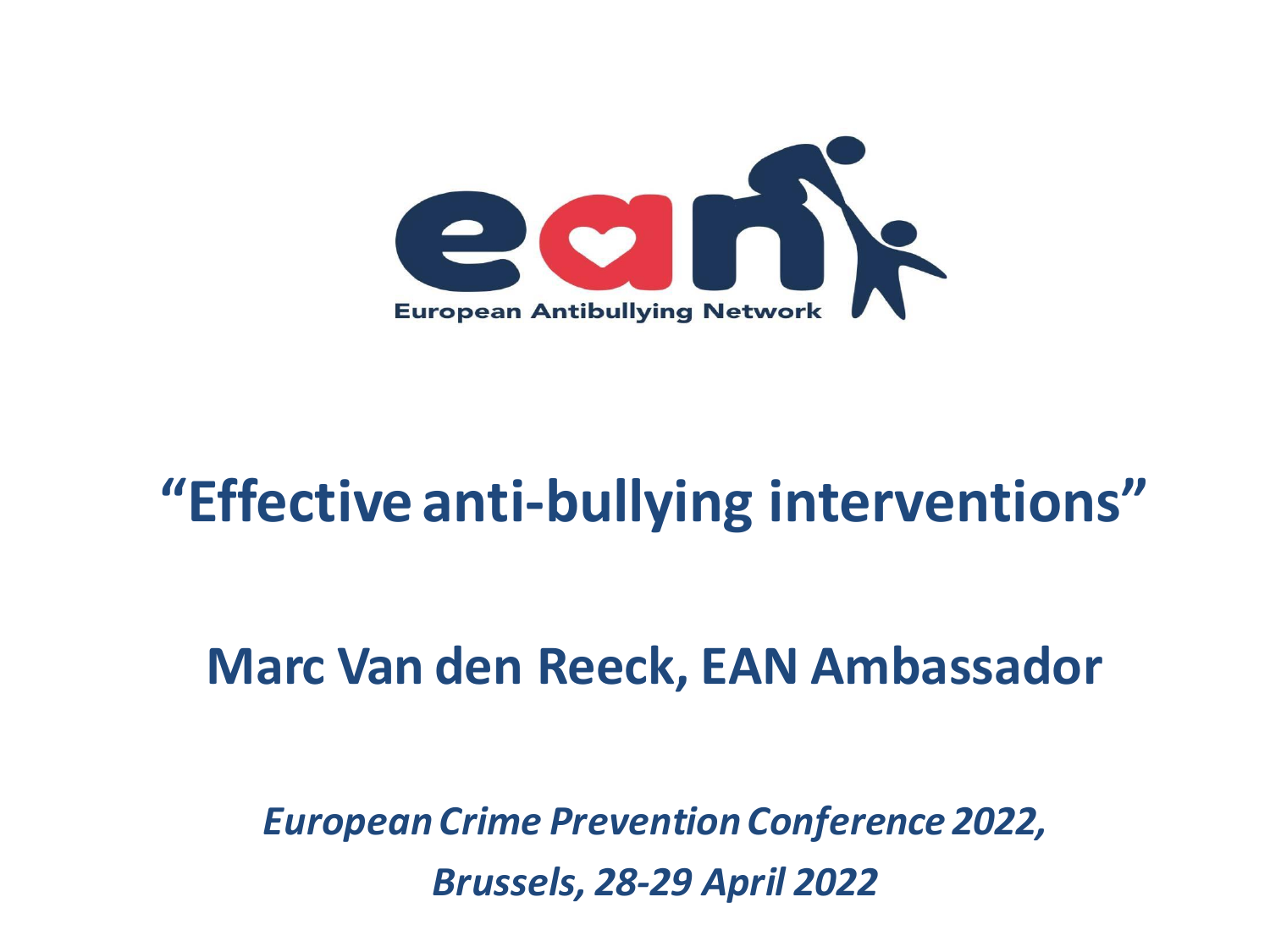# **Bullying: Key Questions**

- **1**. **Whatis bulling?**
- **Intentional harm**
- **Repetitious behavior**
- **Powerimbalance**
- **2. Why isit important?**
- **Everybody a victim**
- **3. Is bullying a crime?**

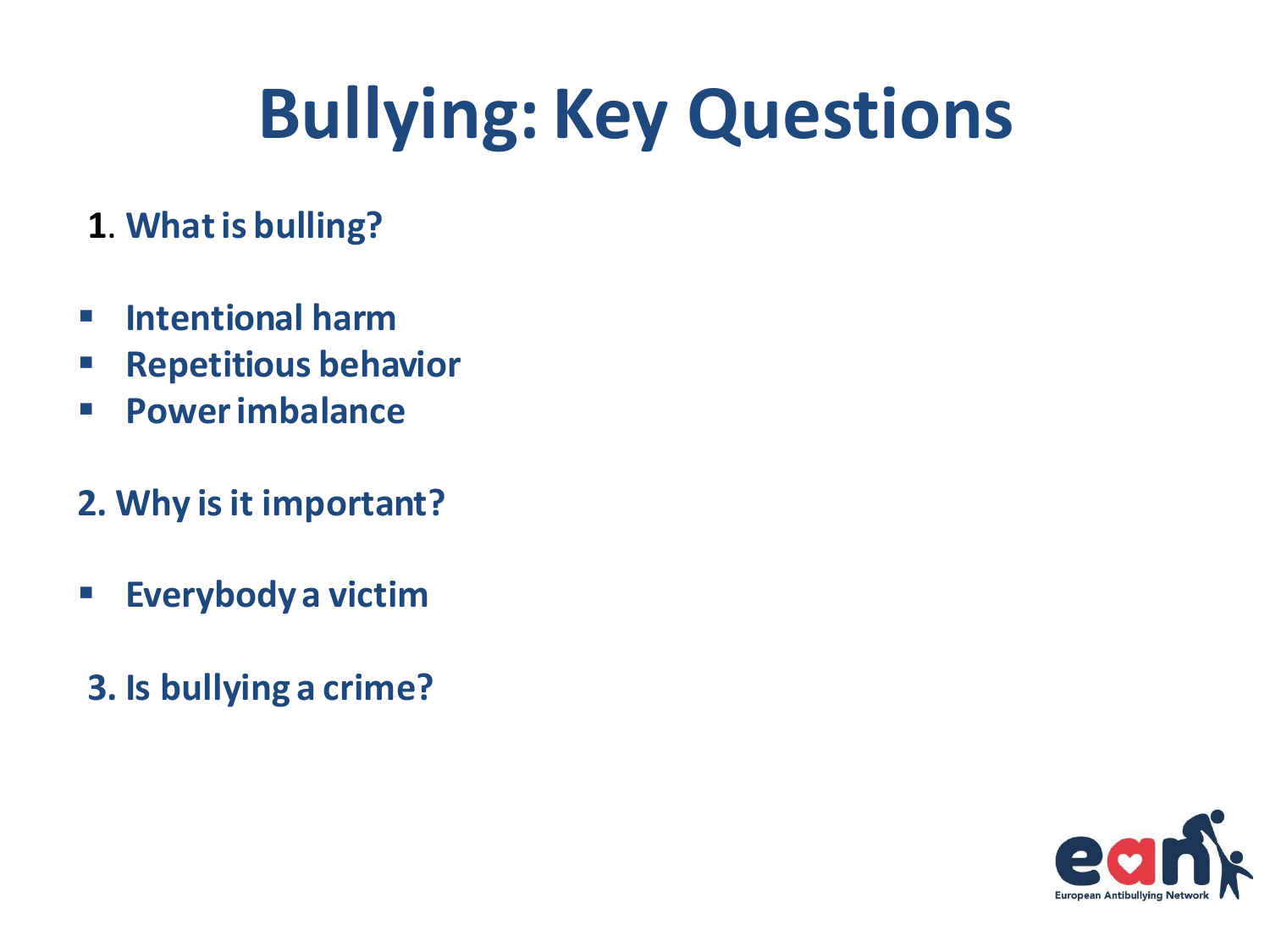# **EAN: A brief overview**

- **Officially launched in June 2014 (Athens conference)**
- **Officially registered as an international non-profit-making association in Belgium in March 2015**
- **23 member organizations from 15 countries**
- \* **active network of organizations**
- \* **working in and across Europe**
- \* **to combat the phenomenon of bullying, cyberbullying and school violence**
- \* **bringing together stakeholders working in prevention and intervention**

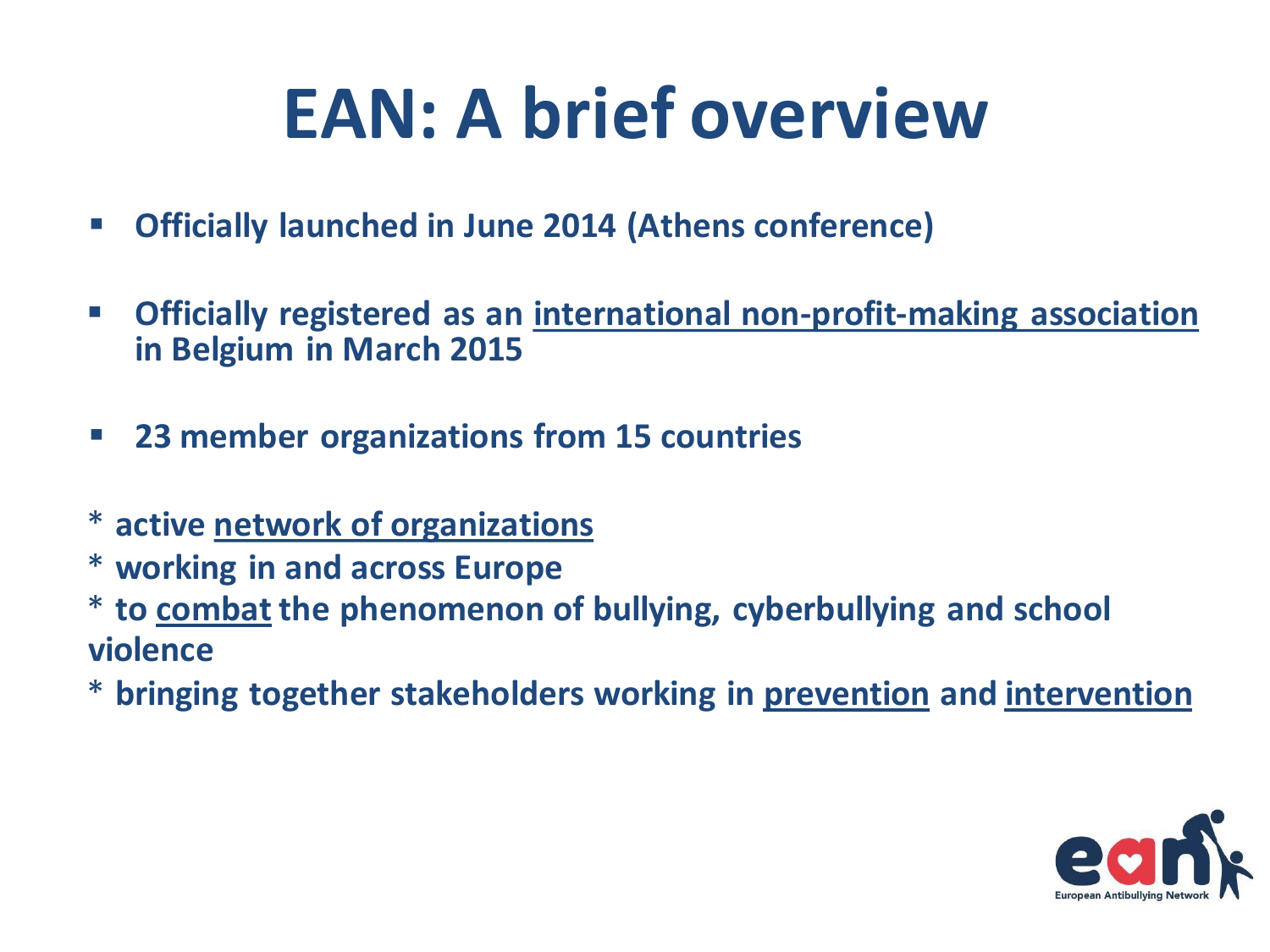## **EAN: Objectives & vectors of action**

- **1. Coordinate actions and initiatives**
- **2. Campaign and advocate**
- *Monitorand influence*
- **3. Capacity building**
- *Prevent – Identify – Tackle*
- **4. Awareness raising**
- *Need to combat*
- *Potentialtarget groups and widersociety*
- *Awareness can be achieved*

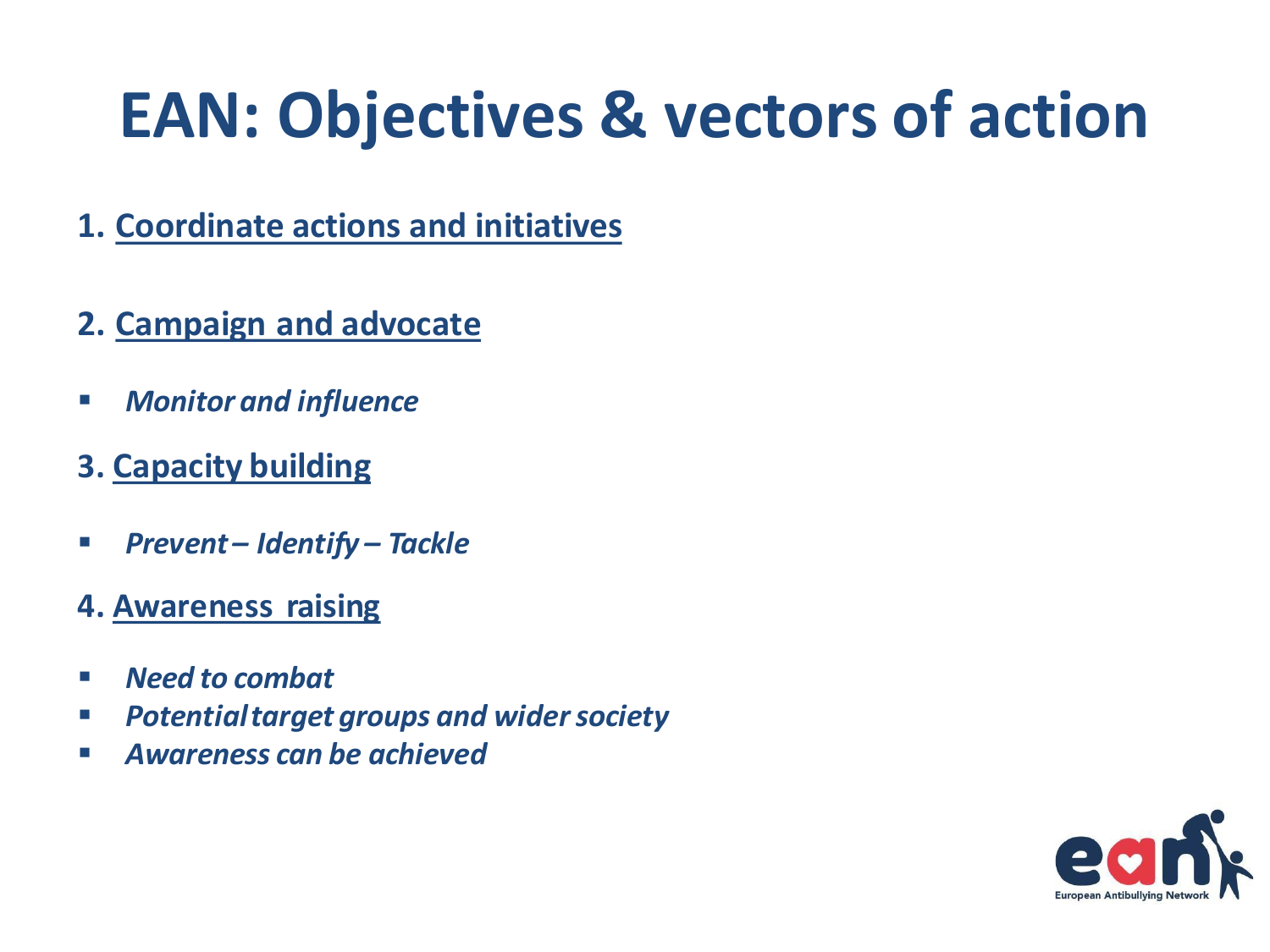## **EAN: Recent Work**

*Strategic documents*

**EAN Policy Paper (2021)**

*Scientific Conferences*

- **Città di Castello, Italy (2017)**
- **Athens, Greece (2018)**
- **Series of 3 online EAN eventsin honor of Prof. Dan Olweus (2021)**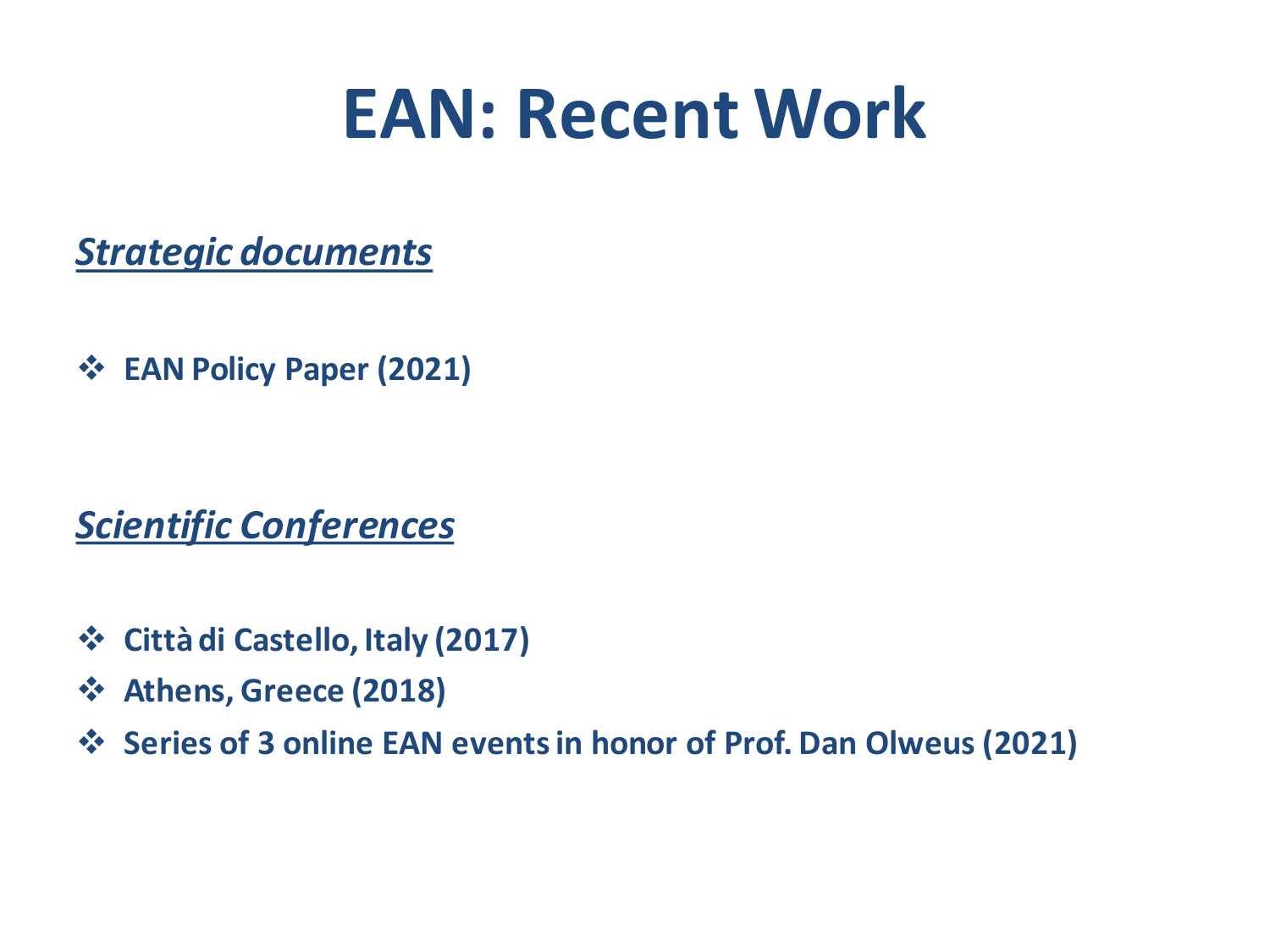# **EAN: Our Recent Work (cont.)**

#### *Antibullying Certification*

#### → *European Antibullying Network-ABC project (Daphne III, 2013-2014) deliverables*

- **Europeanreviewof anti-bullying policies and recommendations**
- Manual for the Certification Procedure (available in English, Dutch, Italian and Greek) and annexes
- **InterventionToolkitManual**

#### *EAN-EurocertCertificationscheme (in progress)*

• **Full-fledged Management System for Combating of Violence and Bullying of Minors in Organized Structures (education, entertainment, rehabilitation, and other activities)(including auditing and leading to awardof CertificationMark)**

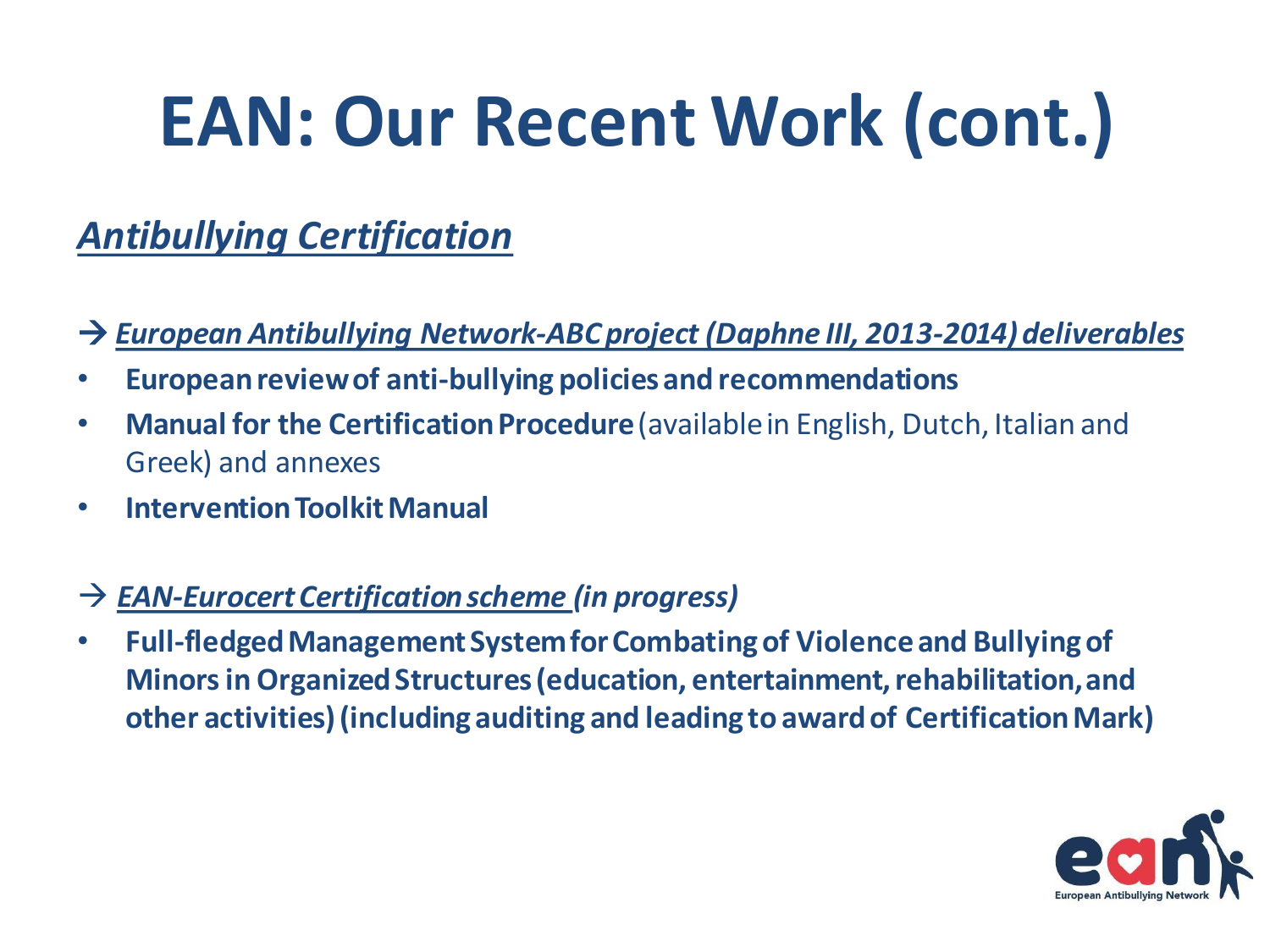# **EAN: Effective anti-bullying interventions**

### **Overall objective:**

- **Enhance socialskills**
- **Consolidatein practice commonownershipof values**

### **Examples of EAN membership involvement**

- **SAFERproject(EAN, Italianlead)**
- **Spain**
- **Croatia**
- **Ireland**
- **Greece**